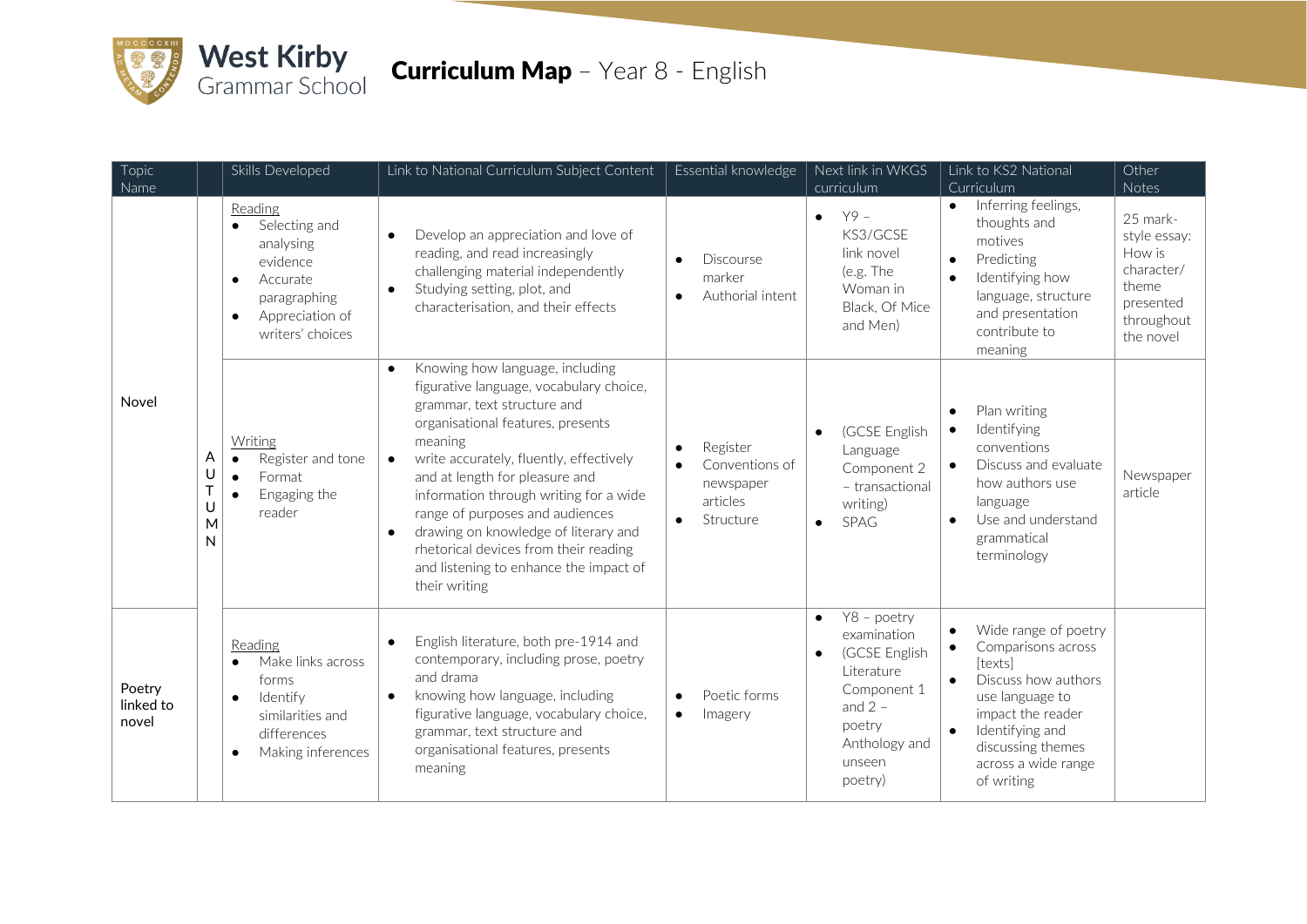

## **Curriculum Map** - Year 8 - English

|                 |                               |                                                                                                                                                        | recognising a range of poetic<br>conventions and understanding how<br>these have been used                                                                                                                                                                                                                                                                                                                                                                                                                                                                                                                                                 |                                                                                                      |                                                                                                                                                        |           |                                                                                                                        |                                     |                                                                                                                                                                                                                                                                                                                                                                          |                                                                                               |
|-----------------|-------------------------------|--------------------------------------------------------------------------------------------------------------------------------------------------------|--------------------------------------------------------------------------------------------------------------------------------------------------------------------------------------------------------------------------------------------------------------------------------------------------------------------------------------------------------------------------------------------------------------------------------------------------------------------------------------------------------------------------------------------------------------------------------------------------------------------------------------------|------------------------------------------------------------------------------------------------------|--------------------------------------------------------------------------------------------------------------------------------------------------------|-----------|------------------------------------------------------------------------------------------------------------------------|-------------------------------------|--------------------------------------------------------------------------------------------------------------------------------------------------------------------------------------------------------------------------------------------------------------------------------------------------------------------------------------------------------------------------|-----------------------------------------------------------------------------------------------|
|                 |                               | Reading<br>Accurate<br>inference<br>Understanding<br>$\bullet$<br>historical<br>traditions<br>Developing<br>$\bullet$<br>interpretations               | Shakespeare (two plays)<br>$\bullet$<br>Making inferences and referring to<br>$\bullet$<br>evidence in the text<br>Understanding how the work of<br>$\bullet$<br>dramatists is communicated effectively<br>through performance and how<br>alternative staging allows for different<br>interpretations of a play<br>Checking their understanding to make<br>$\bullet$<br>sure that what they have read makes<br>sense                                                                                                                                                                                                                       | $\bullet$<br>$\bullet$<br>$\bullet$<br>$\bullet$<br>$\bullet$<br>$\bullet$<br>$\bullet$<br>$\bullet$ | Soliloquy<br>Structure of<br>play<br>Use of stage<br>directions<br>Life and times<br>of Shakespeare<br>Canon<br>lambic<br>pentameter<br>Prose<br>Verse |           | (GCSE English<br>Literature<br>Component 1<br>Shakespeare)                                                             | $\bullet$<br>$\bullet$              | Wide range of fiction<br>from literary heritage<br>Inferring character's<br>thoughts, feelings<br>and motives<br>Making comparisons<br>Predicting<br>Discuss and evaluate<br>how authors use<br>language, considering<br>impact on reader                                                                                                                                | 25 mark-<br>style essay:<br>How does<br>ſa<br>characterl<br>change<br>throughout<br>the play? |
| Shakespea<br>re | S<br>P<br>${\sf R}$<br>N<br>G | Writing<br>Controlling<br>$\bullet$<br>techniques to<br>create effect<br>Cohesive<br>$\bullet$<br>structure<br>Wide ranging<br>$\bullet$<br>vocabulary | Summarising and organising material,<br>$\bullet$<br>and supporting ideas and arguments<br>with any necessary factual details<br>Applying their growing knowledge of<br>$\bullet$<br>vocabulary, grammar and text structure<br>to their writing and selecting the<br>appropriate form<br>amending the vocabulary, grammar and<br>$\bullet$<br>structure of their writing to improve its<br>coherence and overall effectiveness<br>drawing on new vocabulary and<br>$\bullet$<br>grammatical constructions from their<br>reading and listening, and using these<br>consciously in their writing and speech<br>to achieve particular effects | $\bullet$<br>$\bullet$<br>$\bullet$<br>$\bullet$                                                     | Cohesion<br>Active and<br>passive voices<br><b>Discourse</b><br>markers                                                                                | $\bullet$ | (GCSE English<br>Language<br>Component 1<br>- creative and<br>imaginative<br>writing/<br>narrative<br>writing)<br>SPAG | $\bullet$<br>$\bullet$<br>$\bullet$ | Plan their writing,<br>identifying the<br>audience for and<br>purpose of the<br>writing<br>Noting and<br>developing initial<br>ideas, drawing on<br>reading<br>Selecting appropriate<br>grammar and<br>vocabulary<br><b>Build cohesion</b><br>Assessing the<br>effectiveness of<br>writing<br>Ensuring consistent<br>and correct use of<br>tense<br>Ensuring subject and | Island<br>description                                                                         |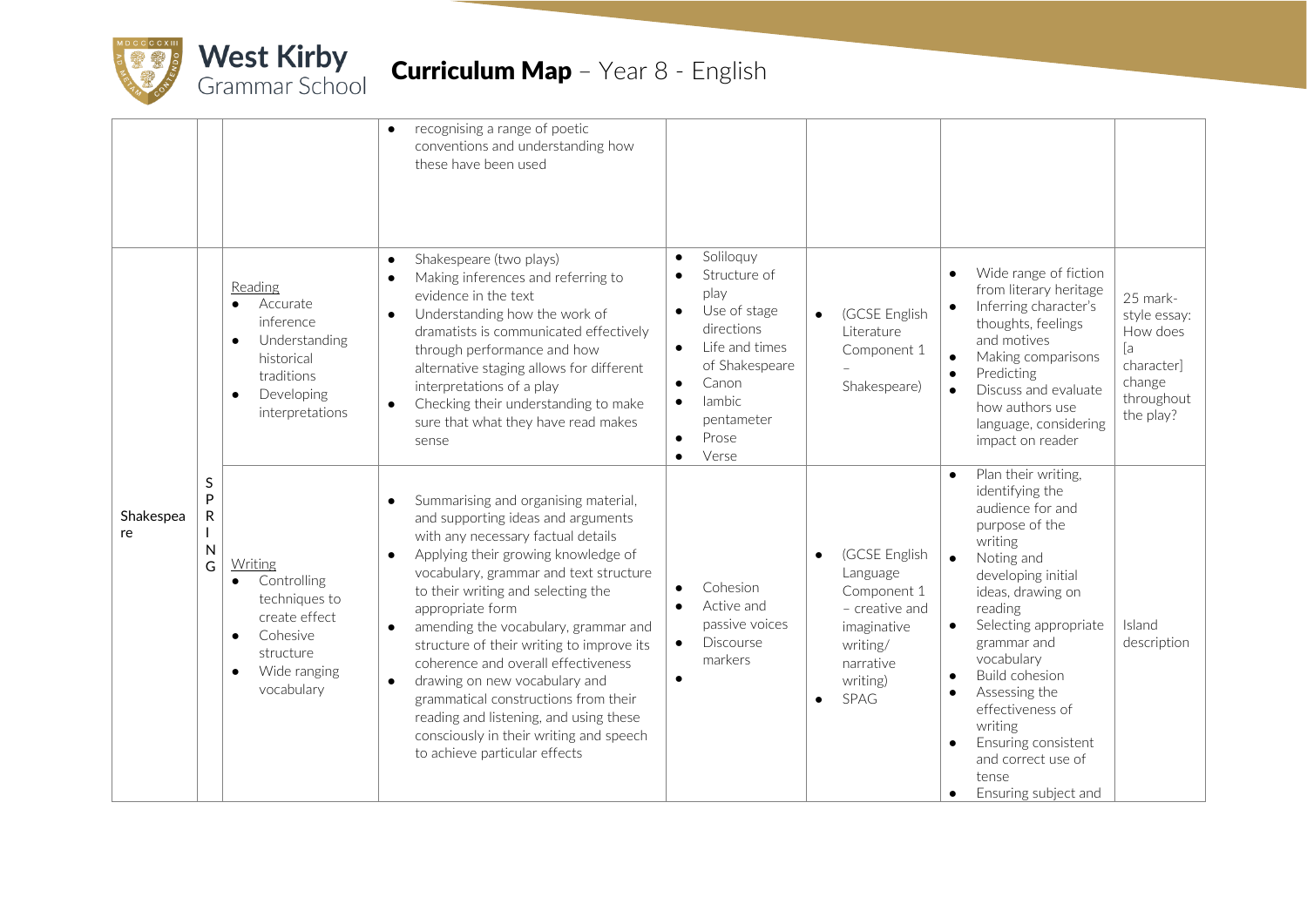

|                                         |                            |                                                                                                                                                                                                       |                                                                                                                                                                                                                                                                                                                                                                                                                                |                                                                                                                                                                                                                                  |                                                                                                                        | verb agreement<br>Proofread for SPaG<br>$\bullet$                                                                                                                                                                                                                                                                                                                                                                                |                                                  |
|-----------------------------------------|----------------------------|-------------------------------------------------------------------------------------------------------------------------------------------------------------------------------------------------------|--------------------------------------------------------------------------------------------------------------------------------------------------------------------------------------------------------------------------------------------------------------------------------------------------------------------------------------------------------------------------------------------------------------------------------|----------------------------------------------------------------------------------------------------------------------------------------------------------------------------------------------------------------------------------|------------------------------------------------------------------------------------------------------------------------|----------------------------------------------------------------------------------------------------------------------------------------------------------------------------------------------------------------------------------------------------------------------------------------------------------------------------------------------------------------------------------------------------------------------------------|--------------------------------------------------|
| Poetry<br><b>EXAMINA</b><br><b>TION</b> |                            | Reading<br>Understand<br>effects of<br>structure<br>Explore features<br>$\bullet$<br>used by a range<br>of writers<br>Reader response<br>$\bullet$                                                    | English literature, both pre-1914 and<br>$\bullet$<br>contemporary, including prose, poetry<br>and drama<br>knowing how language, including<br>figurative language, vocabulary choice,<br>grammar, text structure and<br>organisational features, presents<br>meaning<br>recognising a range of poetic<br>conventions and understanding how<br>these have been used                                                            | Relevant poetic<br>$\bullet$<br>forms and<br>conventions<br>Assonance<br>$\bullet$<br>Consonance<br>$\bullet$<br>Half rhyme<br>$\bullet$<br>Enjambment<br>$\bullet$<br>Onomatopoeia<br>$\bullet$<br>Personification<br>$\bullet$ | <b>GCSE English</b><br>$\bullet$<br>Literature<br>component 1<br>and $2 -$<br>poetry<br>anthology and<br>unseen poetry | Wide range of poetry<br>$\bullet$<br>Identifying themes<br>$\bullet$<br>Discuss and evaluate<br>how authors use<br>language<br>Identifying how<br>language, structure<br>and presentation<br>contribute to<br>meaning                                                                                                                                                                                                            | Single poem<br>analysis                          |
| <b>The</b><br>Apprentice                | S<br>U<br>M<br>M<br>E<br>R | Writing & Spoken<br>language<br>Producing texts<br>specific to<br>audience, purpose<br>Variety of group<br>$\bullet$<br>roles and speech<br>types<br>Craft expression<br>$\bullet$<br>to suit context | Using Standard English confidently in a<br>$\bullet$<br>range of formal and informal contexts,<br>including classroom discussion<br>Giving short speeches and<br>$\bullet$<br>presentations, expressing their own<br>ideas and keeping to the point<br>Write accurately, fluently, effectively<br>$\bullet$<br>and at length for pleasure and<br>information through stories, scripts,<br>poetry and other imaginative writing | Rhetorical<br>$\bullet$<br>devices<br>Persuasive<br>$\bullet$<br>writing<br>Media<br>$\bullet$                                                                                                                                   | (GCSE English<br>$\bullet$<br>Language<br>Component 3<br>- spoken<br>language<br>endorsement<br>assessment)            | Participate in<br>$\bullet$<br>discussions<br>Formal presentations<br>and debates<br>Predicting<br>$\bullet$<br>inferring<br>$\bullet$<br>Wide range of non-<br>fiction<br>Plan writing<br>$\bullet$<br>Noting and<br>developing initial<br>ideas, drawing on<br>research<br>Perform<br>$\bullet$<br>compositions<br>Assessing<br>$\bullet$<br>effectiveness<br>Understand how<br>$\bullet$<br>choices can change<br>and enhance | Spoken<br>language -<br>team<br>presentatio<br>n |